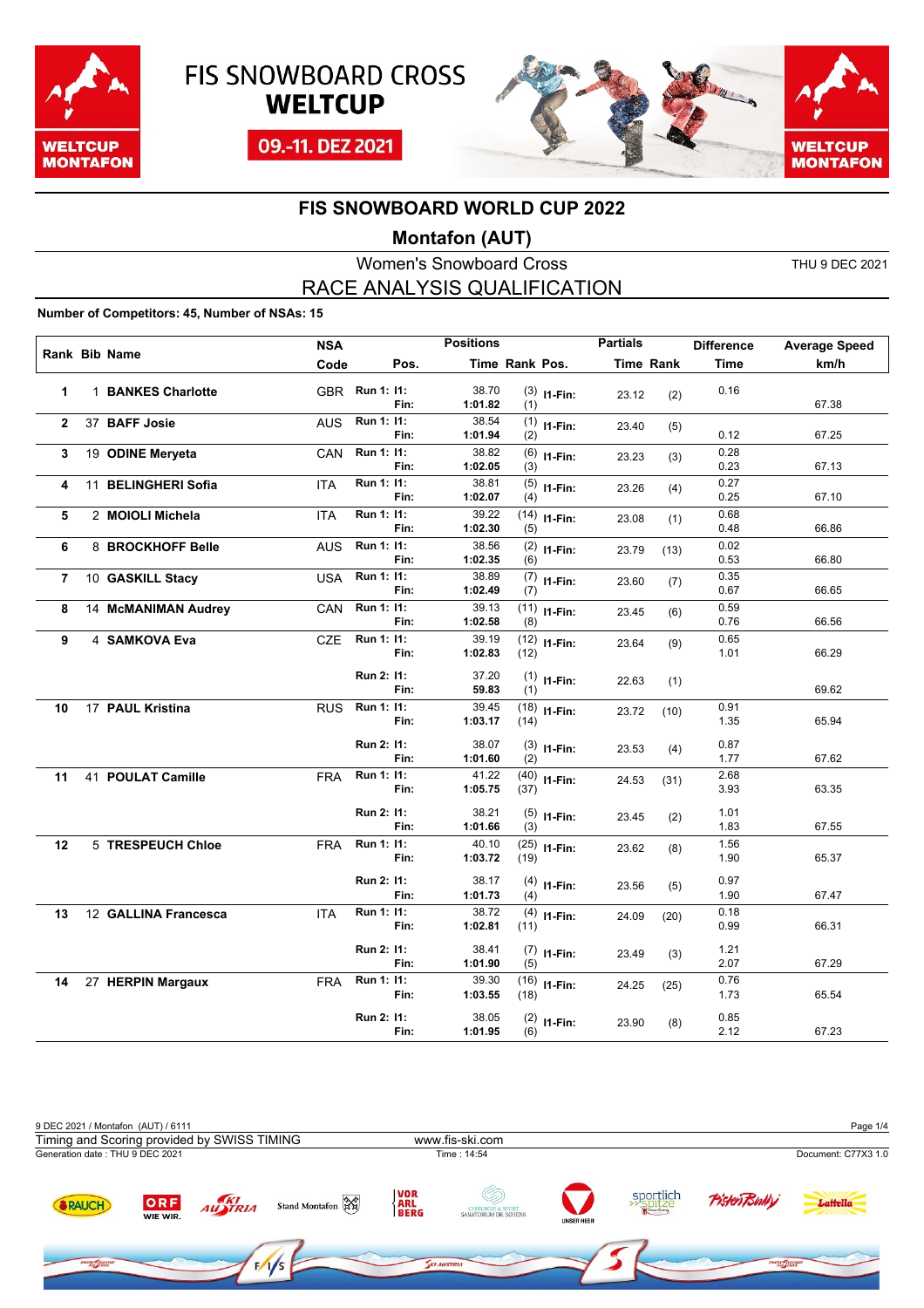### **Montafon (AUT)**

### Women's Snowboard Cross THU 9 DEC 2021 RACE ANALYSIS QUALIFICATION

**OWEROA** 

|    |                             | <b>NSA</b> |                          |      | <b>Positions</b>          |                |                           | <b>Partials</b> |                  | <b>Difference</b>    | <b>Average Speed</b> |
|----|-----------------------------|------------|--------------------------|------|---------------------------|----------------|---------------------------|-----------------|------------------|----------------------|----------------------|
|    | Rank Bib Name               | Code       |                          | Pos. |                           | Time Rank Pos. |                           |                 | <b>Time Rank</b> | <b>Time</b>          | km/h                 |
| 15 | 26 HOPJAKOVA Vendula        | CZE        | Run 1: 11:               | Fin: | 40.05<br>1:04.58          | (28)           | $(24)$ 11-Fin:            | 24.53           | (31)             | 1.51<br>2.76         | 64.50                |
|    |                             |            | Run 2: 11:               | Fin: | 38.24<br>1:02.26          | (7)            | $(6)$ 11-Fin:             | 24.02           | (10)             | 1.04<br>2.43         | 66.90                |
| 16 | 38 ESTEVEZ Maeva            | AND        | Run 1: 11:               | Fin: | 40.97<br>1:05.39          | (34)           | $(38)$ 11-Fin:            | 24.42           | (28)             | 2.43<br>3.57         | 63.70                |
|    |                             |            | Run 2: 11:               | Fin: | 38.61<br>1:02.26          | (7)            | $(9)$ 11-Fin:             | 23.65           | (7)              | 1.41<br>2.43         | 66.90                |
| 17 | 9 CRITCHLOW Tess            | CAN        | Run 1: 11:               | Fin: | 38.93<br>1:02.69          | (10)           | $(9)$ 11-Fin:             | 23.76           | (12)             | 0.39<br>0.87         | 66.44                |
|    |                             |            | Run 2: 11:               | Fin: | 38.83<br>1:02.47          | (9)            | $(13)$ 11-Fin:            | 23.64           | (6)              | 1.63<br>2.64         | 66.68                |
| 18 | 24 CARPANO Caterina         | ITA        | Run 1: 11:               | Fin: | 38.90<br>1:02.63          | (9)            | $(8)$ 11-Fin:             | 23.73           | (11)             | 0.36<br>0.81         | 66.50                |
|    |                             |            | Run 2: 11:               | Fin: | 38.71<br>1:02.74          | (11)           | $(11)$ I1-Fin:            | 24.03           | (11)             | 1.51<br>2.91         | 66.39                |
| 19 | 15 HEDIGER Sophie           | <b>SUI</b> | Run 1: 11:               | Fin: | 39.19<br>1:03.04          | (13)           | $(12)$ <sub>11-Fin:</sub> | 23.85           | (15)             | 0.65<br>1.22         | 66.07                |
|    |                             |            | Run 2: 11:               | Fin: | 38.51<br>1:02.64          | (10)           | $(8)$ 11-Fin:             | 24.13           | (15)             | 1.31<br>2.81         | 66.49                |
| 20 | 6 GULINI Faye               | <b>USA</b> | Run 1: 11:               | Fin: | 40.53<br>1:04.50          | (26)           | $(32)$ 11-Fin:            | 23.97           | (17)             | 1.99<br>2.68         | 64.58                |
|    |                             |            | Run 2: 11:               | Fin: | 38.75<br>1:02.79          | (12)           | $(12)$ 11-Fin:            | 24.04           | (12)             | 1.55<br>2.96         | 66.34                |
| 21 | 23 QUEYREL Alexia           | <b>FRA</b> | Run 1: 11:               | Fin: | 39.24<br>1:03.18          | (15)           | $(15)$ 11-Fin:            | 23.94           | (16)             | 0.70<br>1.36         | 65.93                |
|    |                             |            | Run 2: 11:               | Fin: | 38.84<br>1:02.88          | (13)           | $(14)$ 11-Fin:            | 24.04           | (12)             | 1.64<br>3.05         | 66.24                |
| 22 | 13 BERGERMANN Zoe           | CAN        | Run 1: 11:               | Fin: | 39.11<br>1:03.40          | (16)           | $(10)$ 11-Fin:            | 24.29           | (26)             | 0.57<br>1.58         | 65.70                |
|    |                             |            | Run 2: 11:               | Fin: | 39.13<br>1:03.11          | (14)           | $(17)$ 11-Fin:            | 23.98           | (9)              | 1.93<br>3.28         | 66.00                |
| 23 | 43 FENG He                  | <b>CHN</b> | Run 1: 11:               | Fin: | 40.22<br>1:05.63          | (35)           | $(27)$ 11-Fin:            | 25.41           | (41)             | 1.68<br>3.81         | 63.46                |
|    |                             |            | Run 2: 11:               | Fin: | 38.69<br>1:03.22<br>39.78 | (15)           | $(10)$ 11-Fin:            | 24.53           | (23)             | 1.49<br>3.39<br>1.24 | 65.88                |
| 24 | 21 MOLODYH Livia            |            | USA Run 1: 11:           | Fin: | 1:04.16                   | (23)           | $(21)$ I1-Fin:            | 24.38           | (27)             | 2.34                 | 64.92                |
|    |                             |            | Run 2: 11:               | Fin: | 39.15<br>1:03.27          | (16)           | $(19)$ 11-Fin:            | 24.12           | (14)             | 1.95<br>3.44         | 65.83                |
| 25 | 31 IHEDIOHA Hanna           | <b>GER</b> | <b>Run 1: 11:</b>        | Fin: | 39.59<br>1:03.40          | (16)           | $(19)$ 11-Fin:            | 23.81           | (14)             | 1.05<br>1.58         | 65.70                |
|    |                             |            | Run 2: 11:<br>Run 1: 11: | Fin: | 39.13<br>1:03.31          | (17)           | $(17)$ 11-Fin:            | 24.18           | (17)             | 1.93<br>3.48         | 65.79                |
| 26 | 22 CLIFT Mia                | AUS        |                          | Fin: | 39.66<br>1:03.83          | (20)           | $(20)$ 11-Fin:            | 24.17           | (24)             | 1.12<br>2.01         | 65.25                |
|    |                             |            | Run 2: 11:<br>Run 1: 11: | Fin: | 39.21<br>1:03.50<br>41.52 | (18)           | $(20)$ 11-Fin:            | 24.29           | (18)             | 2.01<br>3.67<br>2.98 | 65.59                |
| 27 | 44 STOCKREITER Lara Kristin | AUT        |                          | Fin: | 1:06.80                   | (41)           | $(43)$ 11-Fin:            | 25.28           | (39)             | 4.98                 | 62.35                |
|    |                             |            | Run 2: 11:               | Fin: | 39.54<br>1:03.67          | (19)           | $(27)$ 11-Fin:            | 24.13           | (15)             | 2.34<br>3.84         | 65.42                |



ow Google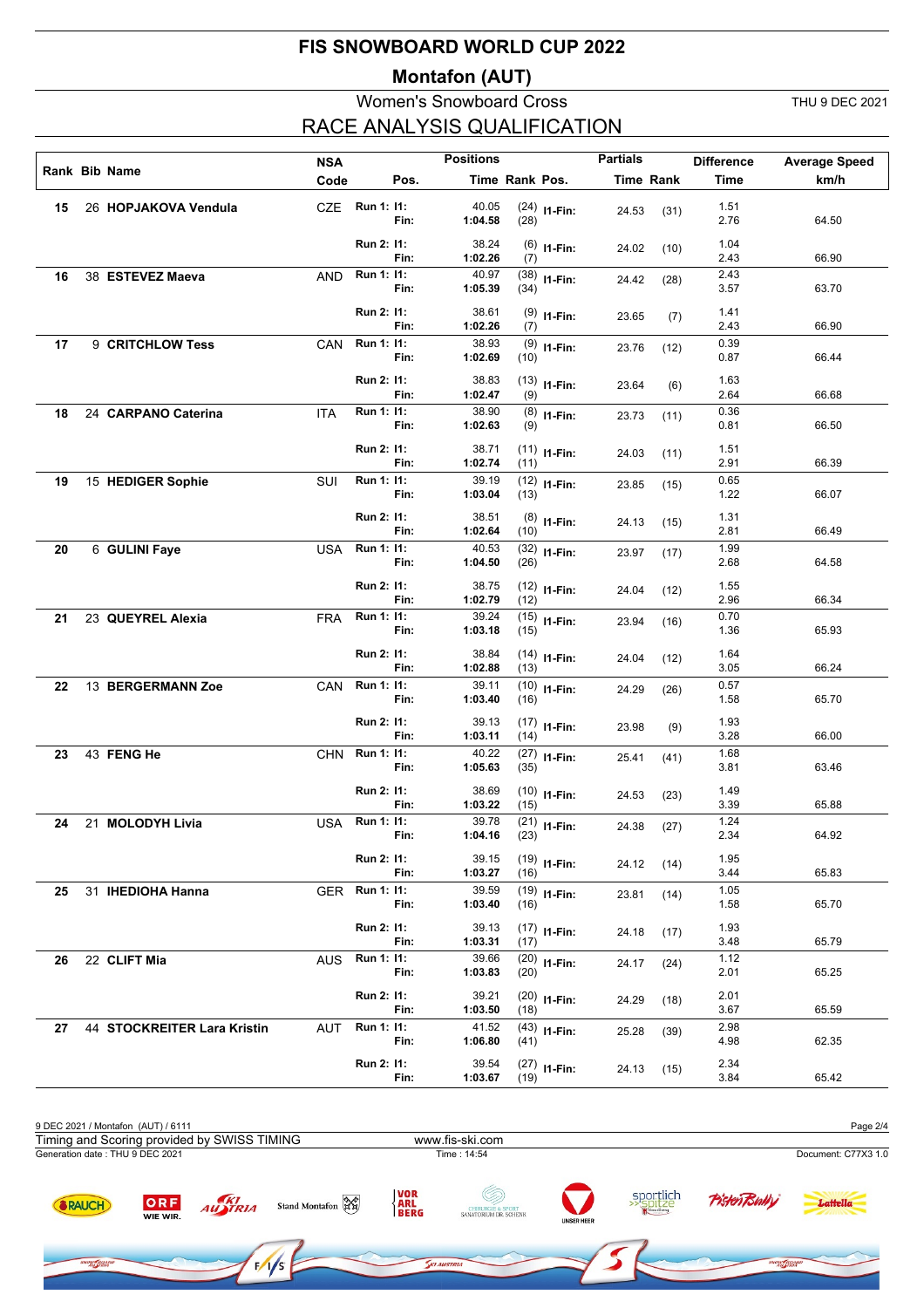### **Montafon (AUT)**

### Women's Snowboard Cross THU 9 DEC 2021 RACE ANALYSIS QUALIFICATION

|    |                       | <b>NSA</b> |                              |      | <b>Positions</b>          |                |                | <b>Partials</b> |                  | <b>Difference</b>    | <b>Average Speed</b> |
|----|-----------------------|------------|------------------------------|------|---------------------------|----------------|----------------|-----------------|------------------|----------------------|----------------------|
|    | Rank Bib Name         | Code       |                              | Pos. |                           | Time Rank Pos. |                |                 | <b>Time Rank</b> | <b>Time</b>          | km/h                 |
| 28 | 18 TIERNEY Meghan     |            | USA Run 1: 11:               | Fin: | 41.02<br>1:05.18          | (31)           | $(39)$ 11-Fin: | 24.16           | (23)             | 2.48<br>3.36         | 63.90                |
|    |                       |            | Run 2: 11:                   | Fin: | 39.23<br>1:03.68          | (20)           | $(21)$ 11-Fin: | 24.45           | (20)             | 2.03<br>3.85         | 65.41                |
| 29 | 3 PETIT LENOIR Manon  | <b>FRA</b> | Run 1: 11:                   | Fin: | 40.91<br>1:05.34          | (33)           | $(36)$ 11-Fin: | 24.43           | (29)             | 2.37<br>3.52         | 63.75                |
|    |                       |            | Run 2: 11:                   | Fin: | 39.42<br>1:03.73          | (21)           | $(24)$ 11-Fin: | 24.31           | (19)             | 2.22<br>3.90         | 65.36                |
| 30 | 35 LAPTEVA Yulia      | <b>RUS</b> | Run 1: 11:                   | Fin: | 39.44<br>1:03.99          | (22)           | $(17)$ I1-Fin: | 24.55           | (33)             | 0.90<br>2.17         | 65.09                |
|    |                       |            | Run 2: 11:                   | Fin: | 39.39<br>1:03.85          | (22)           | $(22)$ 11-Fin: | 24.46           | (21)             | 2.19<br>4.02         | 65.23                |
| 31 | 42 VALENTIN Anna      | <b>FRA</b> | Run 1: 11:                   | Fin: | 40.13<br>1:05.93          | (38)           | $(26)$ 11-Fin: | 25.80           | (42)             | 1.59<br>4.11         | 63.18                |
|    |                       |            | Run 2: 11:                   | Fin: | 39.06<br>1:03.91          | (23)           | $(16)$ 11-Fin: | 24.85           | (28)             | 1.86<br>4.08         | 65.17                |
| 32 | 25 MILLER Anna        | <b>USA</b> | Run 1: 11:                   | Fin: | 39.88<br>1:03.97          | (21)           | $(22)$ 11-Fin: | 24.09           | (20)             | 1.34<br>2.15         | 65.11                |
|    |                       |            | Run 2: 11:                   | Fin: | 43.66<br>1:10.35          | (35)           | $(36)$ 11-Fin: | 26.69           | (35)             | 6.46<br>10.52        | 59.21                |
| 33 | 20 ALBRECHT Aline     | <b>SUI</b> | Run 1: 11:                   | Fin: | 40.46<br>1:04.47          | (25)           | $(30)$ 11-Fin: | 24.01           | (19)             | 1.92<br>2.65         | 64.61                |
|    |                       |            | Run 2: 11:<br>Run 1: 11:     | Fin: | 39.67<br>1:04.14          | (24)           | $(29)$ 11-Fin: | 24.47           | (22)             | 2.47<br>4.31         | 64.94                |
| 34 | 7 ZERKHOLD Pia        | AUT        |                              | Fin: | 40.54<br>1:04.54          | (27)           | $(33)$ 11-Fin: | 24.00           | (18)             | 2.00<br>2.72         | 64.54                |
|    |                       |            | Run 2: 11:<br>Run 1: 11:     | Fin: | 39.55<br>1:04.22<br>40.22 | (25)           | $(28)$ 11-Fin: | 24.67           | (25)             | 2.35<br>4.39<br>1.68 | 64.86                |
| 35 | 16 CASANOVA Lara      | SUI        |                              | Fin: | 1:04.36                   | (24)           | $(27)$ 11-Fin: | 24.14           | (22)             | 2.54                 | 64.72                |
|    |                       |            | Run 2: 11:<br>Run 1: 11:     | Fin: | 40.68<br>1:05.46<br>40.29 | (31)           | $(32)$ 11-Fin: | 24.78           | (27)             | 3.48<br>5.63<br>1.75 | 63.63                |
| 36 | 29 POTTER Maisie      | <b>GBR</b> |                              | Fin: | 1:04.80                   | (29)           | $(29)$ 11-Fin: | 24.51           | (30)             | 2.98                 | 64.28                |
|    |                       |            | Run 2: 11:<br>RUS Run 1: 11: | Fin: | 39.75<br>1:04.39<br>40.46 | (26)           | $(30)$ 11-Fin: | 24.64           | (24)             | 2.55<br>4.56<br>1.92 | 64.69                |
| 37 | 34 PARSHINA Alexandra |            |                              | Fin: | 1:05.32                   | (32)           | $(30)$ I1-Fin: | 24.86           | (35)             | 3.50                 | 63.77                |
|    |                       |            | Run 2: 11:<br>Run 1: 11:     | Fin: | 39.52<br>1:04.48<br>39.95 | (27)           | $(25)$ 11-Fin: | 24.96           | (29)             | 2.32<br>4.65<br>1.41 | 64.60                |
| 38 | 36 GALLER Anna-Maria  | AUT        |                              | Fin: | 1:04.88                   | (30)           | $(23)$ 11-Fin: | 24.93           | (36)             | 3.06                 | 64.20                |
|    |                       |            | Run 2: 11:<br>Run 1: 11:     | Fin: | 39.39<br>1:04.57<br>41.23 | (28)           | $(22)$ 11-Fin: | 25.18           | (31)             | 2.19<br>4.74<br>2.69 | 64.51                |
| 39 | 32 PASSERAT Chloe     | FRA        |                              | Fin: | 1:06.00                   | (39)           | $(41)$ 11-Fin: | 24.77           | (34)             | 4.18                 | 63.11                |
|    |                       |            | Run 2: 11:<br>Run 1: 11:     | Fin: | 40.07<br>1:04.78<br>40.64 | (29)           | $(31)$ 11-Fin: | 24.71           | (26)             | 2.87<br>4.95<br>2.10 | 64.30                |
| 40 | 39 WOO Subeen         | KOR.       |                              | Fin: | 1:07.02                   | (43)           | $(34)$ 11-Fin: | 26.38           | (44)             | 5.20                 | 62.15                |
|    |                       |            | Run 2: 11:                   | Fin: | 39.52<br>1:04.79          | (30)           | $(25)$ 11-Fin: | 25.27           | (32)             | 2.32<br>4.96         | 64.29                |

| 9 DEC 2021 / Montafon (AUT) / 6111          |                 |         |                   |                                   |                                                        |                   |                        |                     | Page 3/4            |
|---------------------------------------------|-----------------|---------|-------------------|-----------------------------------|--------------------------------------------------------|-------------------|------------------------|---------------------|---------------------|
| Timing and Scoring provided by SWISS TIMING |                 |         |                   |                                   | www.fis-ski.com                                        |                   |                        |                     |                     |
| Generation date: THU 9 DEC 2021             |                 |         |                   |                                   | Time: 14:54                                            |                   |                        |                     | Document: C77X3 1.0 |
| RAUCH                                       | ORF<br>WIE WIR. | AUSTRIA | Stand Montafon Ra | <b>VOR</b><br><b>ARL<br/>BERG</b> | <b>CHIRURGIE &amp; SPORT<br/>SANATORIUM DR. SCHENK</b> | <b>UNSER HEER</b> | sportlich<br>>> spitze | <b>Pisten Bully</b> | Lattella            |
| SNOW ROARD                                  |                 |         | 1/s               |                                   | <b>KI AUSTRIA</b>                                      |                   |                        | SNOW BOARD          |                     |

YK